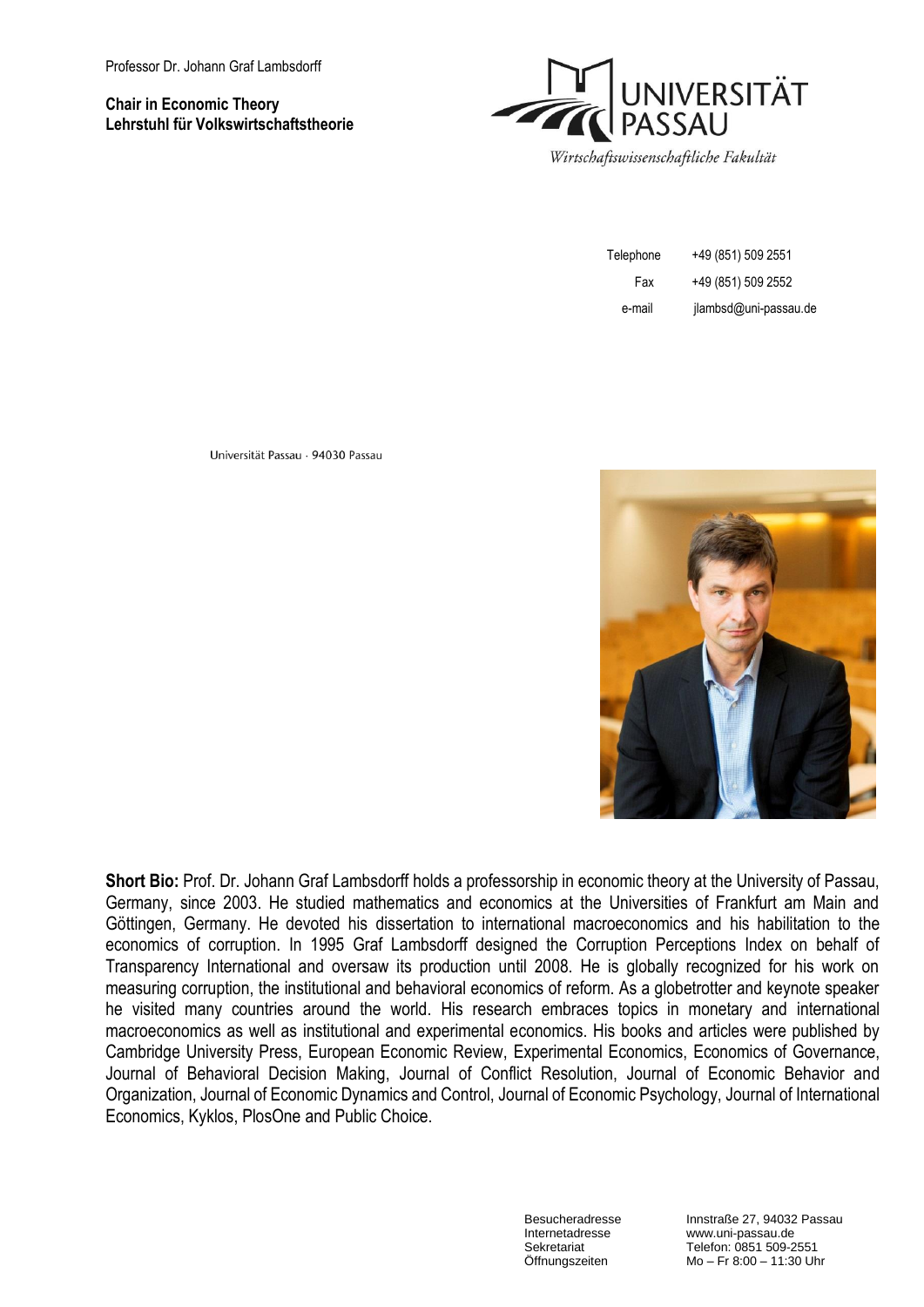### **1. Curriculum Vitae**

# Since 2003 Chair position (C4) in economic theory, University of Passau 2000 - 2003 Associate Professor (*Privatdozent*), Department of Economics, CeGE-Center, University of Göttingen. 1994 - 2000 Assistant Professor (*Wissenschaftlicher Assistent*), Department of Economics, University of Göttingen. March - April 1994 Guest Lecturer, University of Kaliningrad 1992 - 94 Teaching Assistant and Research Fellow (*Wissenschaftlicher Mitarbeiter*), Department of Economics, University of Göttingen. 1989 - 1992 Research Assistant for H.-J. Jarchow, professor at the Department of Economics, University of Göttingen **Education**  2000 *Habilitation* in economics, University of Göttingen. This degree is conferred by German universities and signifies that the recipient has proven his qualification for tenured positions. Thesis: "Corruption in Global Perspective — an Economic Investigation" 1994 Dissertation in economics, University of Göttingen, summa cum laude. Thesis: "Raw materials prices and international transmission mechanisms", advisor: H.-J. Jarchow 1992 *Diplom-Volkswirt*, University of Göttingen, grade: 1987 *Vordiplom* in Mathematics, University of Frankfurt am Main. 1985-86 Six-month travel through South America 1984 *Abitur*, final grade, Frankfurt am Main and Wayland Academy, Wisconsin (1981-1982).

# **Teaching and Research Experience**

## **Further Teaching Experience**

| January 2015 and May 2013 | Master course on Anticorruption; Master in Anti-Corruption Studies,                          |
|---------------------------|----------------------------------------------------------------------------------------------|
|                           | International Anti-Corruption Academy, Laxenburg, Vienna                                     |
| July 2007; 2008; 2009     | Teaching Anticorruption at the "Anticorruption Summer School", Bureau for Internal           |
|                           | Affairs, Austria                                                                             |
| September 2008            | Anti-corruption training, Chinese delegation to Passau                                       |
| <b>July 2007</b>          | Training in anti-corruption. Invited by the Supervisory Institute, China. Beijing, Nanjing,  |
|                           | Chengdu.                                                                                     |
| 2007-2009                 | Foundation of own company, ACTC, related to anti-corruption training.                        |
| January 2007              | Training in Anti-Corruption, Kuwait                                                          |
| September 2004            | Training in anti-corruption. Invited by the Supervisory Institute, China. Beijing, Shanghai, |
|                           | Shenzen, Macao.                                                                              |
| September 2001            | Short-term expert, Friedrich-Ebert Foundation. German-Mozambican Forum on Anti-              |
|                           | Corruption and anti-corruption training, Maputo, Mozambique.                                 |
|                           |                                                                                              |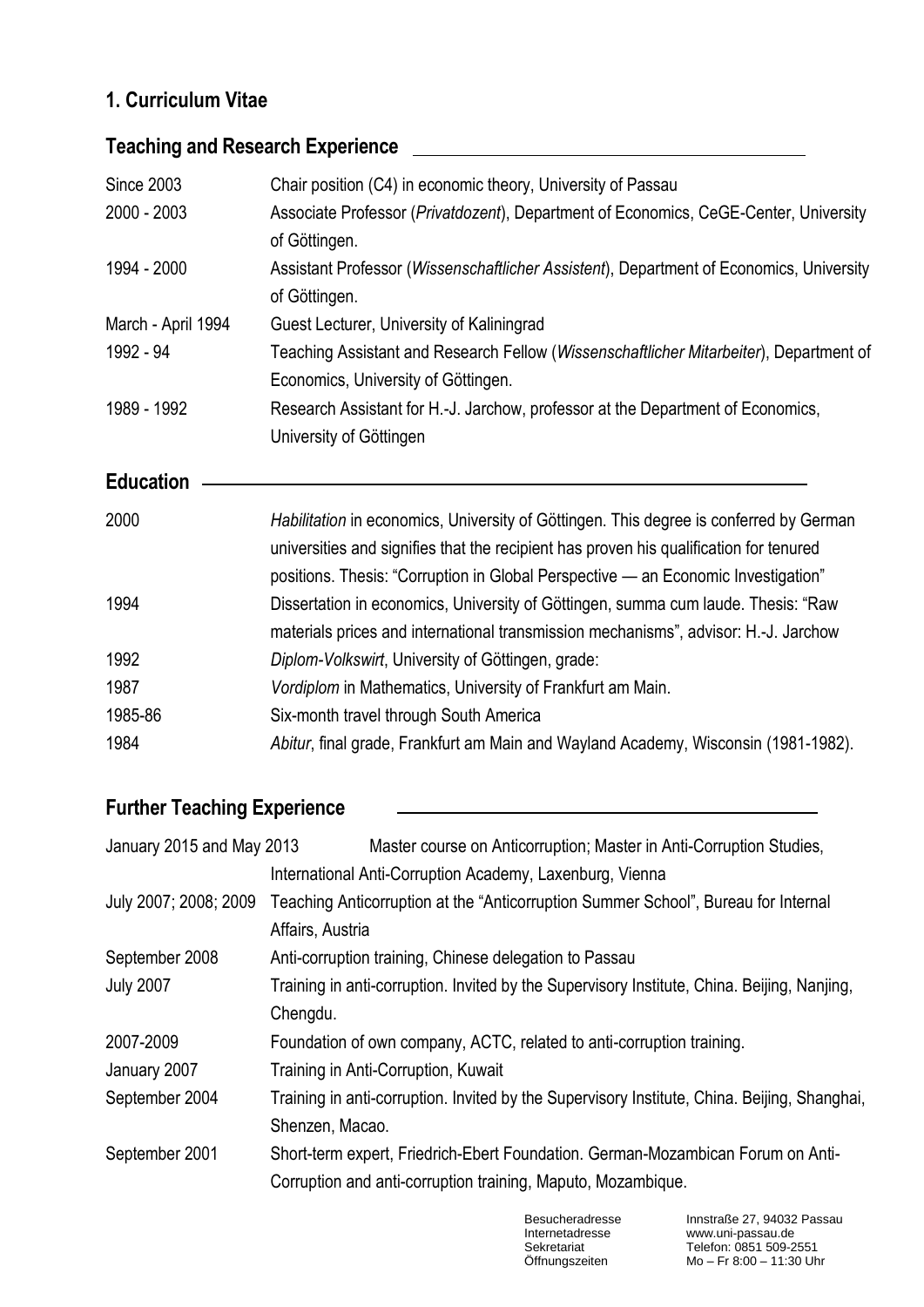| April 2001                  | Consultant for the Gesellschaft für Technische Zusammenarbeit (GTZ), and the<br>Bundesministerium für wirtschaftliche Zusammenarbeit (BMZ) on various issues related<br>to corruption.                                                                                                       |
|-----------------------------|----------------------------------------------------------------------------------------------------------------------------------------------------------------------------------------------------------------------------------------------------------------------------------------------|
| $1999 - 2009$               | Senior Research Consultant for Transparency International, related to research on<br>corruption and the development of the Corruption Perceptions Index.                                                                                                                                     |
| <b>Awards and Honors</b>    |                                                                                                                                                                                                                                                                                              |
| 2000                        | Award of the Academy of Sciences and Literature in Mainz, Germany. The Kalkhof-Rose<br>Gedächtnispreis is granted annually to a young social scientist.                                                                                                                                      |
| 1992                        | Auszeichnung für hervorragende studentische Leistungen. This award of the federal state<br>of Lower Saxony is the oldest university award for special student achievements.                                                                                                                  |
| 1987                        | Fellow of the Studienstiftung des Deutschen Volkes.                                                                                                                                                                                                                                          |
| <b>Acquisition of Funds</b> |                                                                                                                                                                                                                                                                                              |
| 2016                        | Bundesbank Hamburg, "Who Inflates the Bubble? Analysts and Traders in Experimental<br>Asset Markets," joint project with Marcus Giamattei (Universität Passau), Jürgen Huber<br>(Universität Innsbruck), Andreas Nicklisch (Universität Hamburg), Stefan Palan<br>(Universität Graz). 9960 € |
| 2016                        | Joachim-Herz-Stiftung. classEx - Experiment für die Lehre und den Unterricht. 24900 €                                                                                                                                                                                                        |
| 2014                        | Diverse Grant designated for the annual meeting of the Gesellschaft für experimentelle<br>Wirtschaftsforschung in Passau (i.a. Dr. Hans-Kapfinger-Stiftung 1000 $\epsilon$ )                                                                                                                 |
| 2013                        | Deutsche Stiftung Friedensforschung. Grant for a research project in Indonesia on "Group<br>identity and discrimination – an experimental investigation into conflict resolution", $\epsilon$<br>19000.                                                                                      |
| 2011                        | Grant by the Internationale Handelskammer, Niederbayern on "The German business<br>cycle in an experimental prediction market", € 5000                                                                                                                                                       |
| 2008                        | Grant by PricewaterhouseCoopers for the event "The Economics of Corruption Lecture",<br>€ 6500.                                                                                                                                                                                              |
| 2007                        | Grant provided by the German Gesellschaft für technische Zusammenarbeit (GTZ), "The<br>Economics of Corruption Lecture", € 5000.                                                                                                                                                             |
| 2005                        | Grant by the Dr. Hans-Kapfinger-Stiftung, "Individualstrafrechtliche Sanktionen für<br>Korruptionsdelikte – eine Querschnittsanalyse", € 7000                                                                                                                                                |
| 2002                        | Support for a workshop on corruption by SAP, $\epsilon$ 5000                                                                                                                                                                                                                                 |
| 2001                        | DFG-grant for workshop "Corrupt Transactions— Exploring the Analytical Capacity of<br>Institutional Economics" (jointly with M. Taube) amount granted: $\epsilon$ 9770.                                                                                                                      |

## **Languages and Personal Data**

English: proficient; German: native; Spanish: some reading and writing German nationality, born 1965, married, 3 children (born 1997, 1998, 2002).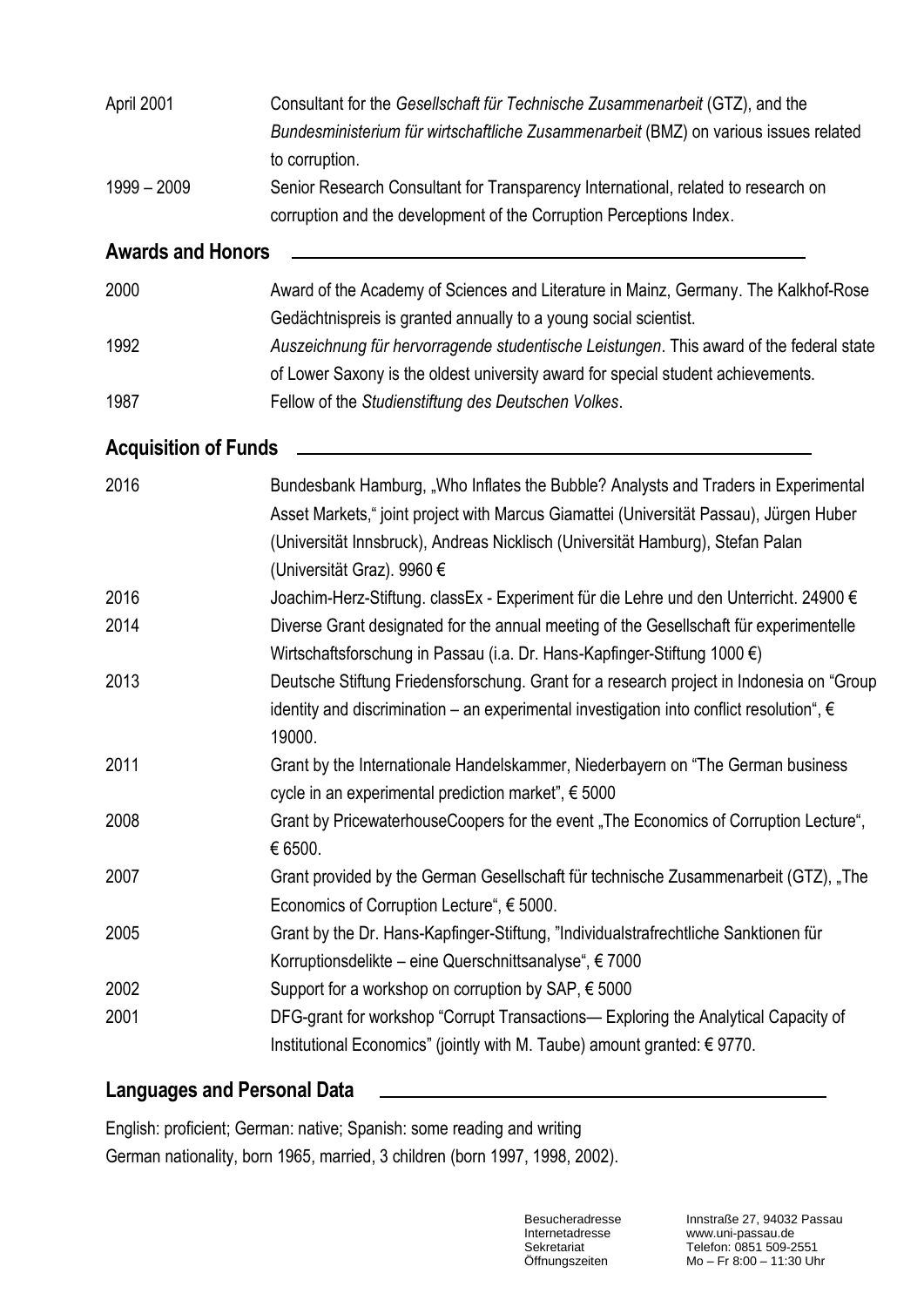#### **2. Record of Teaching**

**Undergraduate level Macroeconomics (**Makroökonomik), annually since 2003 **Institutional Economics,** (Institutionenökonomik), annually since 2002 **Bachelor-Seminars in Macroeconomics** 

#### **Graduate level and PhD-level**

**International Monetary Economics** (Monetäre Außenwirtschaft), biannually since 2003 **Money, Interest and Inflation** (Geld, Zins und Inflation), biannually since 2003 **Seminars in Monetary Economics,** annually since 2005 **The Economics of Corruption,** annually since 2001 **Anticorruption and the Design of Institutions,** biannually since 2008 **Experimental Ethics** (biannually since 2011) **Behavioral Game Theory,** annually since 2007/08 **Experimental Economics**, annually since 2011

Besucheradresse Innstraße 27, 94032 Passau<br>
Internetadresse www.uni-passau.de Internetadresse www.uni-passau.de<br>Sekretariat Telefon: 0851 509-2 Sekretariat Telefon: 0851 509-2551<br>Öffnungszeiten Mo – Fr 8:00 – 11:30 Ur  $Mo - Fr 8:00 - 11:30$  Uhr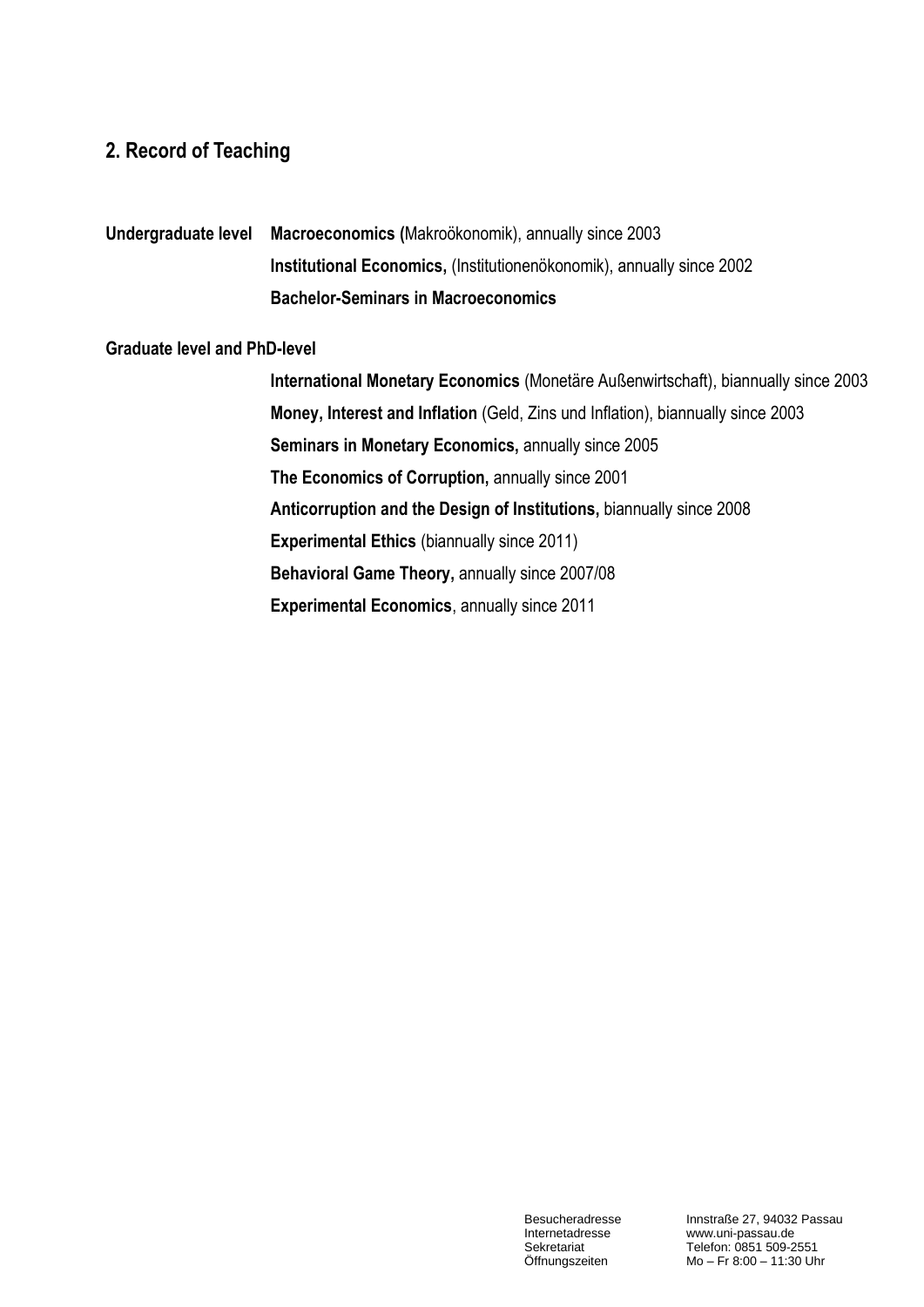## **3. Record of Research**

### Monographs

- [1] **Macroeconomics – a lecture in economics** (Makroökonomik Vorlesung in Volkswirtschaftslehre), Joint publication with Marcus Giamattei, 248 pages, Own publication, 2019.
- [2] **Coagulated Money – an Economic Thriller** (Geldgerinnung ein Wirtschaftskrimi), 192 pages, UVK Konstanz, Germany. September 2017.
- [3] **Monetary Economics** (Monetäre Außenwirtschaft), 126 pages, Own publication, September 2016.
- [4] **Special Issue on Corruption at the Grassroots-level.** Edited jointly with Günther Schulze, Jahrbücher für Nationalökonomie und Statistik Vol. 235/2
- [5] **Institutional Economics – a lecture in economics** (Institutionenökonomik Vorlesung in Volkswirtschaftslehre), 176 pages, Own publication, updated annually since 2014.
- [6] The Institutional Economics of Corruption and Reform: Theory, Evidence, and Policy. Cambridge University Press, 2007. Chinese translation, Fanzheng Press 2007. Korean translation, Korea University Press 2017. Paperback version 2008. Reviewed in *Public Choice*[, 2009, vol. 138 \(1\): 257-258,](http://www.springerlink.com/content/d21mu33006v7665t/) *[Comparative](http://www.entrepreneur.com/tradejournals/article/194810829.html)  [Economic Studies](http://www.entrepreneur.com/tradejournals/article/194810829.html)*. 2009, Vol. 51 (1): 149-151, *Development and Change*[, 2008, Vol. 39\(4\): 711-712.](http://www.ingentaconnect.com/content/bpl/dech/2008/00000039/00000004/art00015;jsessionid=4n5w01ntks3p2.victoria)
- [7] **Corruption and the New Institutional Economics**, ed. jointly with M. Taube and M Schramm. Routledge: 2004. Paperback version 2006.
- [8] **Rohstoffpreise und internationale Transmission — Eine theoretische und empirische Untersuchung**. Peter Lang. Frankfurt am Main 1994. (Dissertation).
- [9] **Übungsbuch Mikro- und Makroökonomik** (jointly with J. Ahrens, Ch. Daseking, J. Müller). Vandenhoeck & Ruprecht. Göttingen 1993. UTB-Taschenbuch. 2nd revised edition, Göttingen 1996.

### Refereed articles

- [10] **Intentions rather than Money Illusion - Why Nominal Changes Induce Real Effects.** Joint publication with Susanna Grundmann and Marcus Giamattei, *European Economic Review.* 2019, 119: 166-178.
- [11]**Who inflates the bubble? Forecasters and traders in experimental asset markets.** Joint publication with Marcus Giamattei Jürgen Huber, Andreas Nicklisch and Stefan Palan, *Journal of Economic Dynamics and Control*, 2020, 110.
- [12] **classEx – an online tool for lab-in-the-field experiments with smartphones.** Joint publication with Marcus Giamattei. *Journal of Behavioral and Experimental Finance*, 2019, 22: 223-231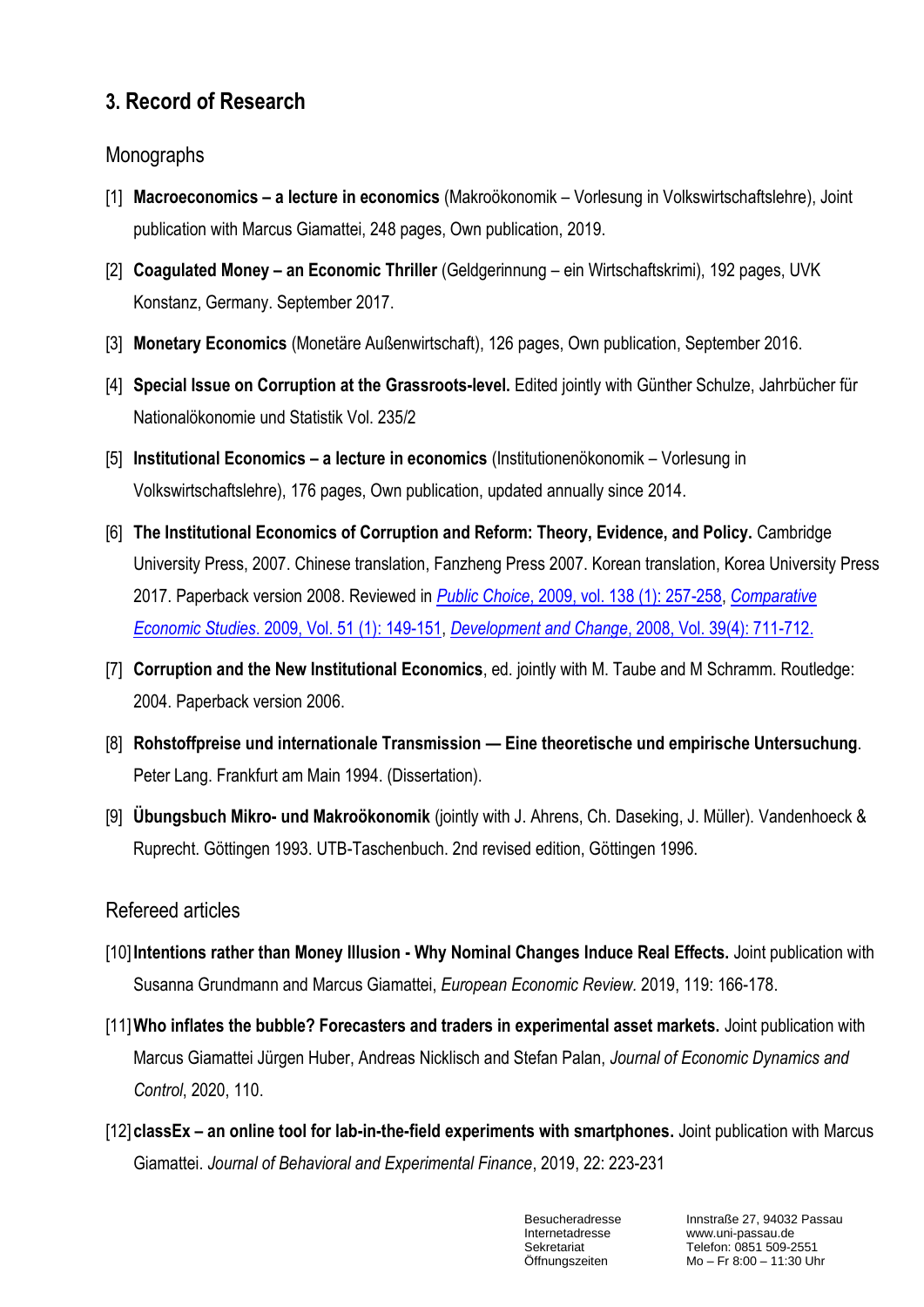- [13]**Emotional Numbing and Lessons Learned after a Violent Conflict - Experimental Evidence from Ambon, Indonesia.** Joint publication with Katharina Werner. *Journal of Development Studies*, 2020, 56 (5): 859-873.
- [14]**Team Reasoning – Experimental Evidence on Cooperation from Centipede Games.** Joint Publication with Marcus Giamattei, Katharina Werner, and Manuel Schubert. *PLoS ONE*, 2018, 13(11): e0206666.
- [15]**How income and tax rates provoke cheating – An experimental investigation of tax morale.** Joint Publication with Susanna Grundmann. *Journal of Economic Psychology*, 2017, 63: 27-42
- [16]**How Fragile is Conditional Cooperation? A Field Experiment with Smartphones during the 2014 Soccer World Cup.** Joint Publication with Marcus Giamattei and Katharina Werner. *Journal of Behavioral Decision Making*, 2017, 30(2): 492–501
- [17]**Balancing the Current Account: Experimental Evidence on Underconsumption.** Joint Publication with Marcus Giamattei, *Experimental Economics*, 2015 18(4): 670-696.
- [18]**What Can We Know About Corruption? A Very Short History of Corruption Research and a List of What We Should Aim For**. Joint Publication with Günther Schulze in a special Issue on Corruption at the Grassroots-level. *Jahrbücher für Nationalökonomie und Statistik*, 2015, Vol. 235/2: 100-114.
- [19]**Negative Reciprocity in an Environment of Violent Conflict – Experimental Evidence from the Occupied Palestinian Territories**, joint publication with Manuel Schubert, *Journal of Conflict Resolution*, 2014, 58 (4): 537 - 563.
- [20]**On the Role of Heuristics – Experimental Evidence on Inflation Dynamics**, joint publication with Manuel Schubert and Marcus Giamattei, *Journal of Economic Dynamics and Control*, 2013, Vol. 37(6): 1213-1229.
- [21]**Corrupt Intermediaries in International Business Transactions: Between Make, Buy and Reform**, *European Journal of Law and Economics,* 2013, Vol. 35(3): 349–366.
- [22]**Corrupt Reciprocity – Experimental Evidence on a Men's Game**, joint publication with Björn Frank, *International Review of Law and Economics*, 2011, Vol. 31 (2): 116-125.
- [23]**Savings and Investments – an Old Debate in Times of Trouble,** *Journal of Post Keynesian Economics,*  2011, Vol. 33 (4): 645-666.
- [24]**Gender and Corruption – Lessons from Laboratory Corruption Experiments,** joint publication with Björn Frank and Frédéric Boehm, *European Journal of Development Research,* 2011, Vol. 23, 59–71.
- [25]**Bribing versus Gift-Giving – an Experiment**, joint publication with Björn Frank, *Journal of Economic Psychology,* 2010, Vol. 31(3): 347-357.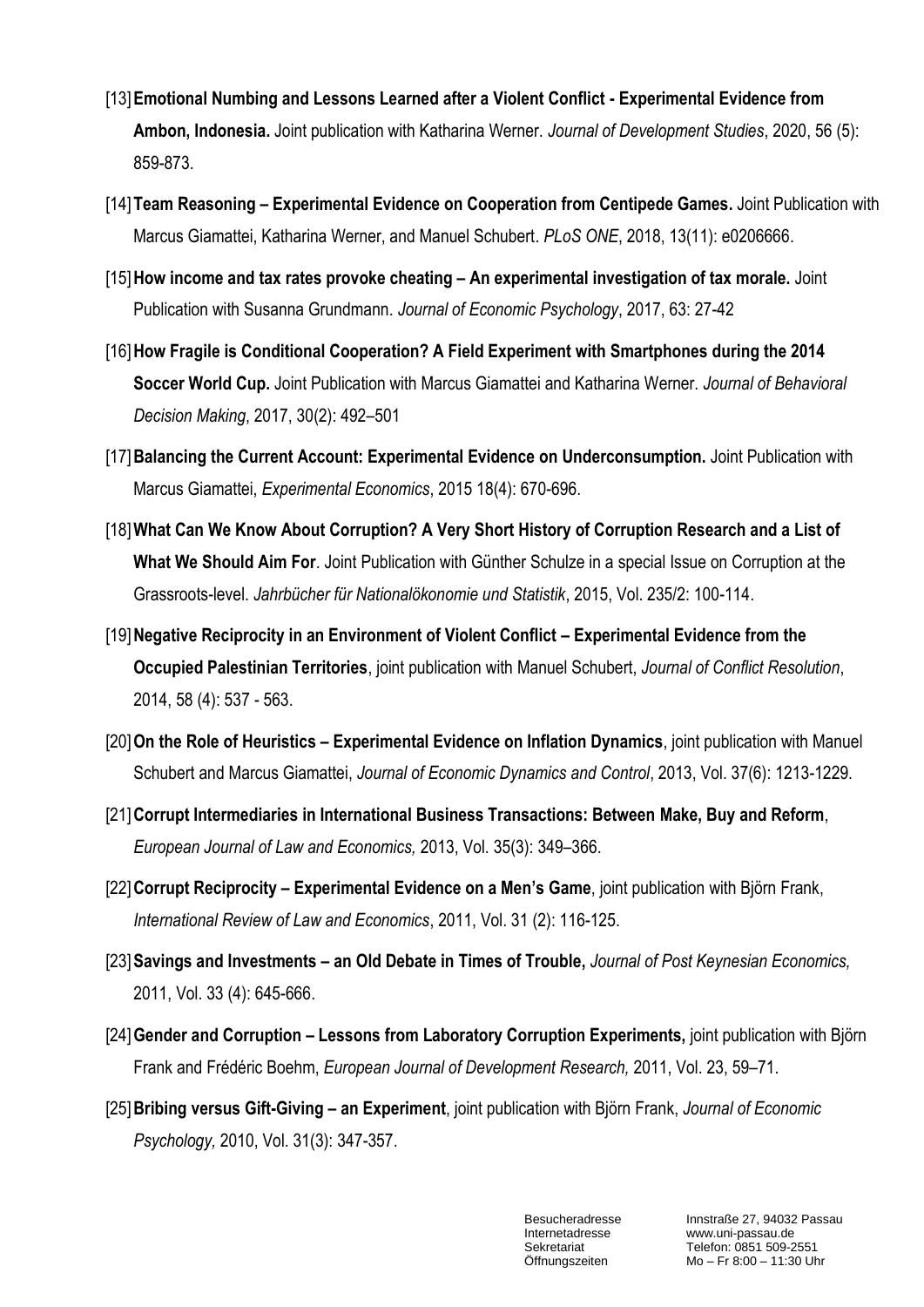- [26]**Corrupción y Anticorrupción: Una Perspectiva Neo-Institucional,** joint publication with Frederic Boehm, *Revista de Economia Institucional*, 2009, Vol. 11 (21), Universidad Externado de Colombia: 45-72.
- [27]**Hares and Stags in Argentinean Debt Restructuring.** Joint publication with Christian Engelen. *Journal of International Economics,* 2009 Vol. 78: 141-148.
- [28]**The Puzzle with Increasing Money Demand – Evidence from a Cross-Section of Countries**. *Kredit und Kapital,* 2005, Vol. 38 (2), pp. 155-176.
- [29]**How Corruption Affects Persistent Capital Flows,** *Economics of Governance*, 2003, Vol. 4 (3): 229-244.
- [30]**How Corruption Affects Productivity**, *Kyklos*, 2003, Vol. 56 (4): 457-474
- [31]**How Confidence Facilitates Illegal Transactions — An Empirical Approach**. *American Journal of Economics and Sociology*, 2002, Vol. 61(4) : 829-53.
- [32]**Making Corrupt Deals — Contracting in the Shadow of the Law**. In: *Journal of Economic Behavior and Organization*, 2002, Vol. 48 (3) : 221-41.
- [33]**Corruption and Rent-Seeking**. In: *Public Choice*, 2002, Vol. 113 (1/2): 97-125.
- [34]**Exporters' Ethics — Some Diverging Evidence**. *International Journal of Comparative Criminology*, 2001, Vol. 1 (2): 27-44.
- [35]**De la propension des exportateurs à verser des pots-de-vin — l'impact sur les échanges.** In: *Revue Tiers Monde*, 2000, No. 161: 89-116.
- [36]**The Impact of Raw Materials Prices on the Interest Rate**. In: *Zeitschrift für Wirtschafts- u. Sozialwissenschaften (ZWS)*, 1999, Vol. 119 (2):173-89.
- [37]**An Empirical Investigation of Bribery in International Trade**. In: *European Journal of Development Research*, 1998, Vol. 10 (1): 40-59. Reprinted in "Corruption and Development", ed. by M. Robinson, Frank Cass Publishers, London 1998: 40-59.
- [38]**Konsistente konjekturale Variationen im Dyopol — eine graphische Lösung.** In: *Jahrbuch für Wirtschaftswissenschaften — Review of Economics*, 1997, Vol. 48 (1): 39-56

Further Publications 2015

- [39] **classEx - an online software for classroom experiments.** Jointly with Marcus Giamattei. DOI: 10.13140/RG.2.1.1007.9848
- [40]**Preventing Corruption by Promoting Trust – Insights from Behavioral Science.** Passau University Diskussionsbeitrag Nr. V-69-15. Volkswirtschaftliche Reihe ISSN 1435-3520.

Besucheradresse Innstraße 27, 94032 Passau<br>
Internetadresse www.uni-passau.de Internetadresse www.uni-passau.de<br>Sekretariat Telefon: 0851 509-2 Sekretariat Telefon: 0851 509-2551<br>Öffnungszeiten Mo – Fr 8:00 – 11:30 UI  $Mo - Fr 8:00 - 11:30$  Uhr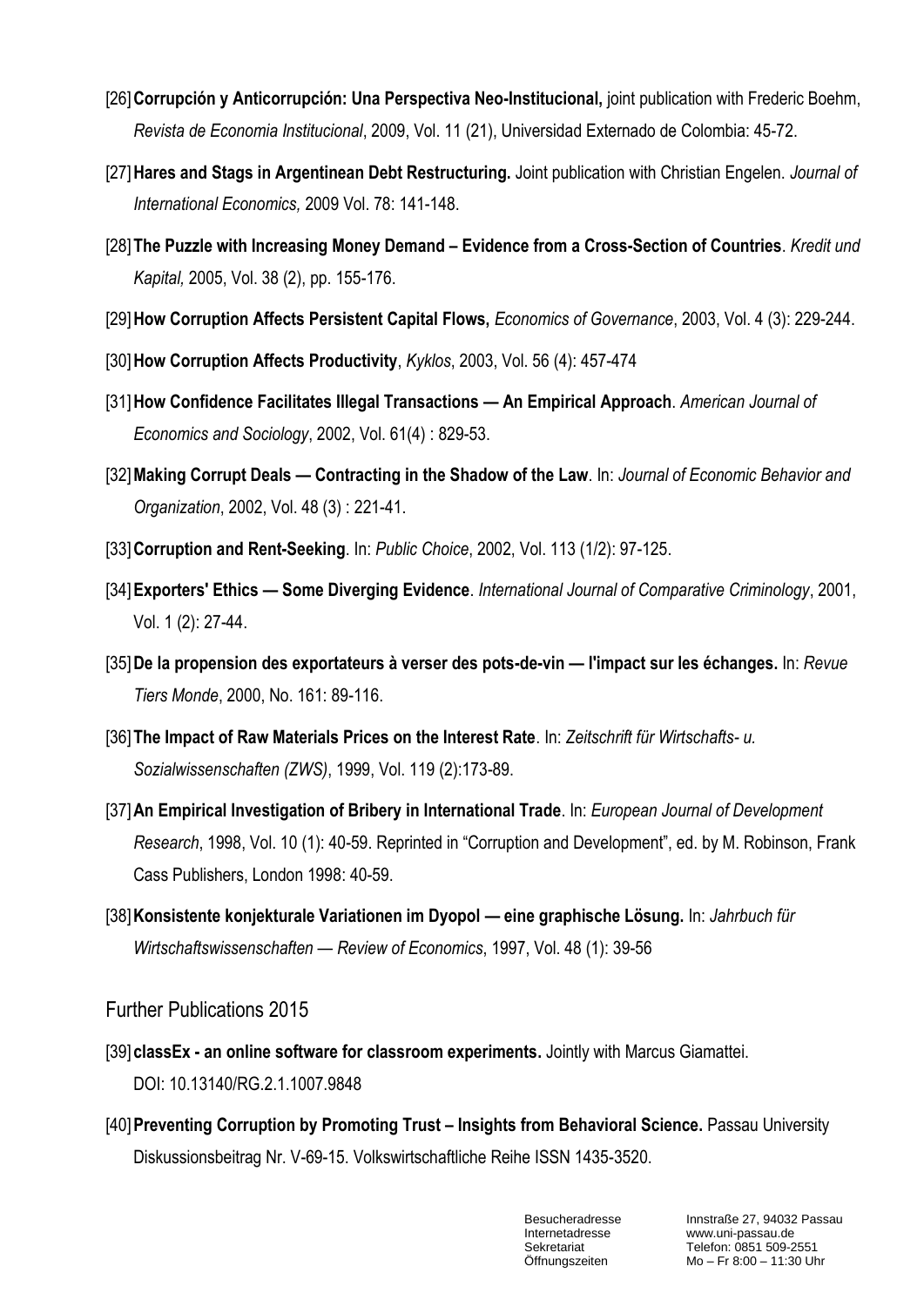- [41]**Das Gespräch: Wir betreiben die Korruptionsbekämpfung oftmals viel zu sehr in einem Geist des Misstrauens.** Perspektiven der Wirtschaftspolitik 2015; 16(3):253-263.
- [42]**Behavioral and Institutional Economics as an Inspiration to Anticorruption - Some Counterintuitive Findings.** Political Corruption: A Handbook, ed. by Paul M Heywood. Routledge, 2015: 299-314.

Selected Publications 2013 and before

- [43]**Securing Investor Confidence or Fighting Corruption? How Intergovernmental Organizations may Reconcile Two Opposing Goals.** In: Susan Rose-Ackerman and Paul Carrington (eds.), Anti-Corruption Policy: Can International Actors Play a Constructive Role? (Durham, North Carolina: Carolina Academic Press): 215-228.
- [44]**Behavioral and Experimental Economics as a Guidance to Anticorruption.** In D. Serra and L. Wantchekon (eds.) *New Advances in Experimental Research on Corruption, Research in Experimental Economics* volume 15, Emerald Group Publishing: 279–299.
- [45]**Economic Approaches to Anticorruption,** *Journal for Institutional Comparisons, CESifo, DICE Report.*Vol. 9(2), 2011: 25-30.
- [46]**The Organization of Anticorruption – Top-Down or Bottom-Up?** In: Defizite in Staat und Verwaltung. Ed. by Hans-Herbert von Arnim, Duncker und Humblodt: 25-43.
- [47]**Die Ökonomik der Korruption,** wisu das wirtschaftsstudium, Vol. 39(1): 113-118
- [48]**The Organization of Anticorruption – Getting Incentives Right,** *Corruption, Global Security, and World Order*, ed. by Robert I. Rotberg, (Harvard Kennedy School and the Brookings Institution Press: Washington, D.C., 2009): 389-415.
- [49]**Korruption als Wachstumsbremse,** joint publication with Lotte Beck, *Aus Politik und Zeitgeschichte, Beilage zur Wochenzeitung Das Parlament.* Bundeszentrale für politische Bildung, Vol. 3-4, 12.January 2009: 19-25.
- [50]**Das Keynesianische Konsensmodell einer offenen Volkswirtschaft,** joint publication with Christian Engelen, WiST, Wirtschaftswissenschaftliches Studium, October 2008: 540-548.
- [51]**Good Governance and the Invisible Foot**. In: Good Governance and Developing Countries Interdisciplinary Perspectives. Ed. By K. Kötschau and T. Marauhn. Schriften zur Internationalen Entwicklungs- und Umweltforschung, Justus-Liebig-Universität Gießen, Peter Lang Verlag: Frankfurt am Main: 13-20.
- [52]**Fairness in Sovereign Debt Restructuring,** joint publication with Christian Engelen, Discussion Paper of the Economics Faculty of Passau University, No. 50-07, August 2007.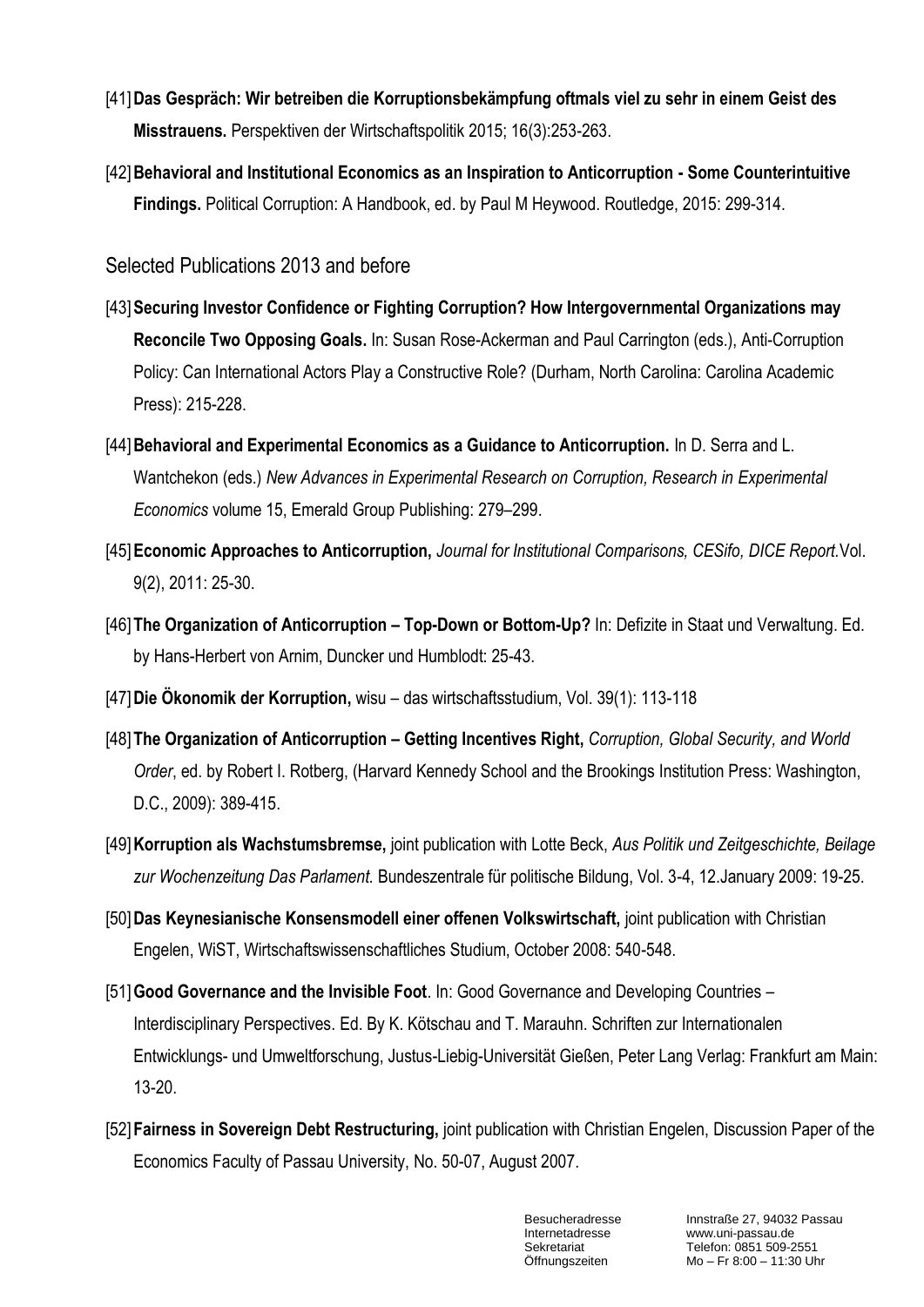- [53]**Das Keynesianische Konsensmodell**. Joint publication with Christian Engelen. WiST, Wirtschaftswissenschaftliches Studium, August 2007: 387-394.
- [54] **Invisible Feet and Grabbing Hands: The Political Economy of Corruption and Welfare,** *The Economics of Transparency in Politics*, ed. by [A. Breton,](http://www.amazon.com/exec/obidos/search-handle-url/index=books&field-author=Breton%2C%20Albert/104-5913169-5168756) [G. Galeotti,](http://www.amazon.com/exec/obidos/search-handle-url/index=books&field-author=Galeotti%2C%20Gianluigi/104-5913169-5168756) [P. Salmon](http://www.amazon.com/exec/obidos/search-handle-url/index=books&field-author=Salmon%2C%20Pierre/104-5913169-5168756) and R. [Wintrobe,](http://www.amazon.com/exec/obidos/search-handle-url/index=books&field-author=Wintrobe%2C%20Ronald/104-5913169-5168756) Ashgate Publishing 2007.
- [55]**Corruption in South Asia – Causes and Consequences.** In: India and South Asia: Economic Developments in the Age of Globalization, ed. by A. Siddiqui. ME Sharpe, New York, 2007, pp. 360-79.
- [56]**Fighting Corruption with Asymmetric Penalties and Leniency.** Joint publication with Mathias Nell. *Center*  for Globalization and Europeanization of the Economy, University of Göttingen, Discussion Paper 59, February 2007,<http://www.cege.wiso.uni-goettingen.de/diskussion.htm>
- [57]**Consequences and Causes of Corruption - What do We Know from a Cross-Section of Countries?**  *Discussion Paper of the Economics Department, Passau University, No. 34-05, May 2005*. Modified version in International Handbook on the Economics of Corruption, ed. by S. Rose-Ackerman, Edward Elgar 2006, pp. 3- 52.
- [58] **Insider Trading among Central Bankers – a Treatise on Temptation and Policy Choice**. Joint publication with Michael Schinke. Discussion Paper of the Economics Faculty of Passau University, No. 43-06, January 2006.
- [59]**Wachstumsbremse Korruption – Der Corruption Perceptions Index von Transparency International.** In: Wirtschaftsstandort Deutschland, ed. by S. Empter and R.B. Vehrkamp. VS Verlag für Sozialwissenschaften, Wiesbaden 2006: 205-226.
- [60]**Measuring Corruption – The Validity and Precision of Subjective Indicators (CPI) I**n: Measuring Corruption, ed. by C. Sampford et al. Ashgate Publishing, Aldershot, UK, 2006, pp. 81-100.
- [61]**Combating Corruption in Colombia: Perceptions and Achievements.** Jointly written with Hady Fink. *Discussion Paper of the Economics Department, Passau University*, No. 44-06, January 2006.
- [62]**Korruption und ihre Bekämpfung: Wo steht Deutschland?,** jointly with M. Nell in: Die deutsche organisierte Unverantwortlichkeit, ed. H.H. von Arnim, Schriftenreihe der Hochschule Speyer, Nr. 170, 2005: 137-152.
- [63]**Korruption in Deutschland: Reformmaßnahmen.** Joint paper with M. Nell. Wirtschaftsdienst Zeitschrift für Wirtschaftspolitik, December 2005, pp. 783-790.
- [64]**Wieso schadet Korruption?** In: *Dimensionen politischer Korruption*, ed. by U. von Alemann, PVS Politische Vierteljahresschrift, VS Verlag für Sozialwissenschaften: Wiesbaden, 2005, Sonderheft 35, pp. 233-248.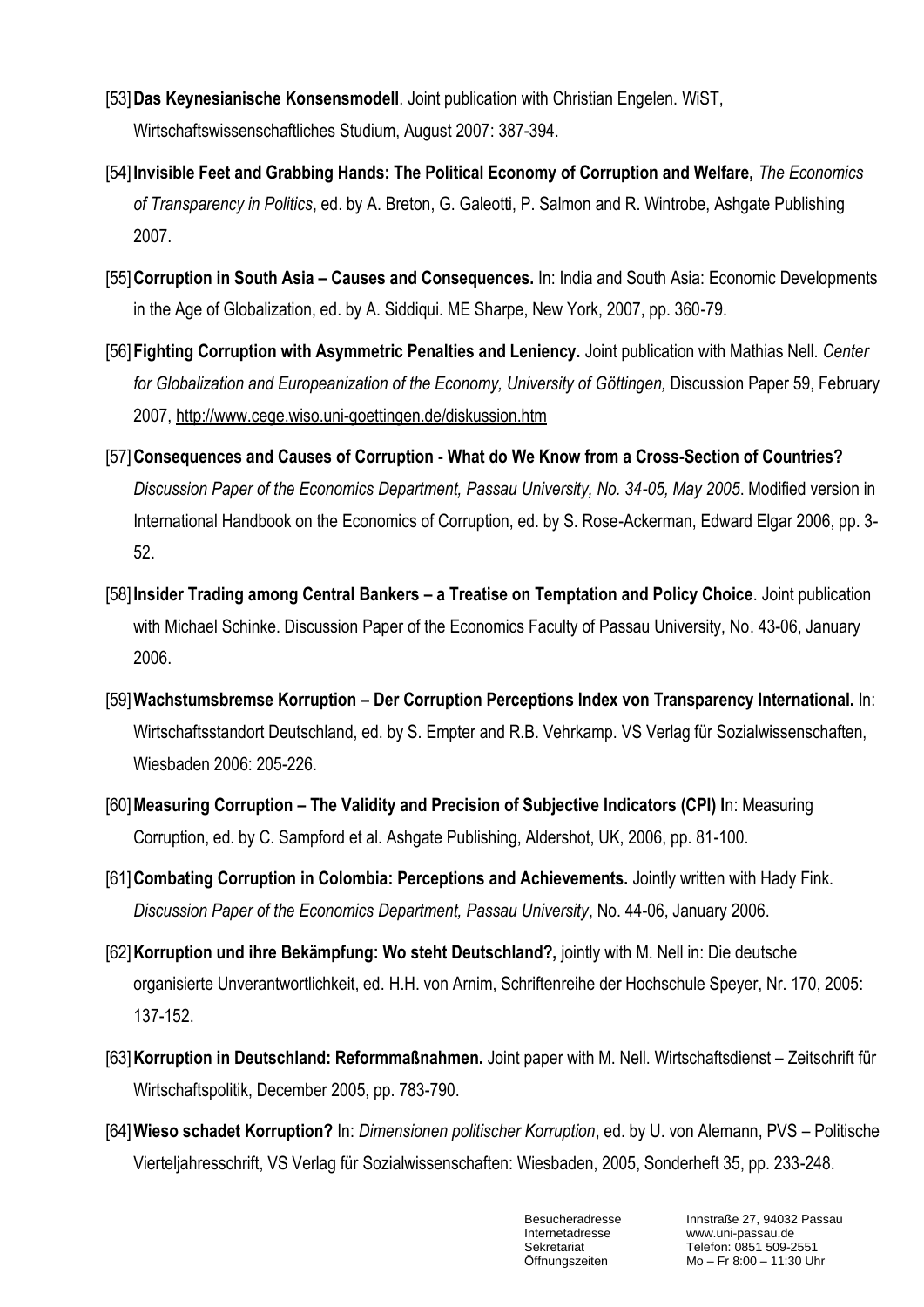- [65]**How Corruption Affects Economic Development**, *Corporate Governance und Korruption. Wirtschaftsethische und moralökonomische Perspektiven der Bestechung und ihrer Bekämpfung*. Ed. by D. Aufderheide and M. Dabrowski. Volkswirtschaftliche Schriften, Heft 544. Duncker & Humblot, Berlin 2005: 11- 34.
- [66]**Corrupt Relational Contracting.** Joint contribution with U. Teksoz In: *Corruption and the New Institutional Economics*, ed. by J. Lambsdorff, M. Taube and M Schramm. Routledge: 2004, pp. 138-151.
- [67]**Korrupte Staatsangestellte und korrupte Regierungen – was schadet mehr?** *Vierteljahreshefte zur Wirtschaftsforschung,* Deutsches Institut für Wirtschaftsforschung: Duncker & Humblot, Berlin 2004: 200-211.
- [68]**What Nurtures Corrupt Deals? On the Role of Confidence and Transaction Costs**. In: *Corrupt Exchanges: Empirical Themes in the Politicis and Political Economy of Corruption*, ed. by D. della Porta und S. Rose-Ackerman, Nomos Verlag: Baden Baden, Germany, 2002, pp. 20-36.
- [69]**Korruption – Ausmaß und ökonomische Folgen**. In: Wirtschaftsdienst Zeitschrift für Wirtschaftspolitik. Vol. 82 (9), 2002, 544-7
- [70]**Non-Benevolent Central Banks**. Joint publication with Michael Schinke, Center for Globalization and Europeanization of the Economy, University of Göttingen, Discussion Paper 16, December 2002.
- [71]**Transparency International Corruption Index**. In: Responding to the Challenges of Corruption, ed. by A. Alvazzi del Frate and G. Pasqua, United Nations Publication No. 63. Rome and Milan 2000, pp. 257-77.
- [72]**Wie läßt sich Korruption messen? — Der Korruptionsindex von Transparency International**. In: Politische Korruption. Jahrbuch für Europa- und Nordamerika-Studien, No. 3, ed. by the Zentrum für Europaund Nordamerikastudien, University of Göttingen, 2000, pp. 45-71.
- [73]**Corruption, Foreign Investment and Growth,** jointly with P. Cornelius. In: *The Africa Competitiveness Report 2000/2001*, ed. by K. Schwab, J.D. Sachs et al., joint publication of the World Economic Forum and the Institute for International Development, Harvard. Oxford University Press 2000, pp. 70-78.
- [74]**Wie kann man Korruption messen? Der Korruptionsindex 1999 von Transparency International.** In: *Entwicklung und Zusammenarbeit* (E+Z), Vol. 40, 1999, No. 11, pp. 300-3
- [75]**Corruption in Empirical Research — A Review**. Transparency International Working Paper, November 1999. (Bulgarian translation. Center for Democracy, Sofia, February 2000)
- [76]**Corruption in Comparative Perception**. In: Economics of Corruption, ed. by A.K. Jain as part of the series "Recent Economic Thought", Kluwer Academic Publishers, Boston/Dordrecht/London, 1998, pp. 81-109.